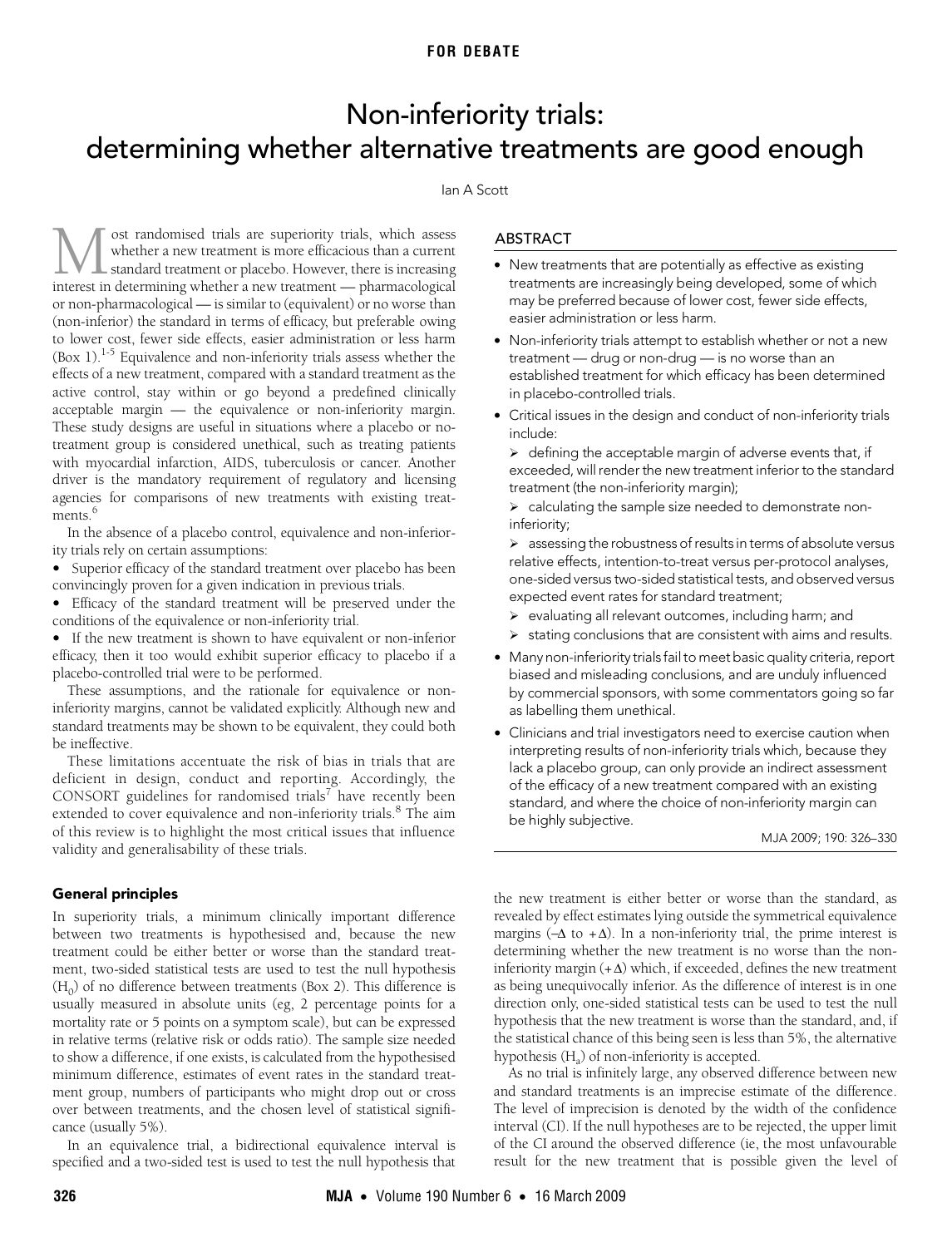| Disease/condition/<br>setting                                                                                                                                       | Treatment comparison<br>(new v standard)                                                                              | Primary efficacy outcome                                                                                                              | Putative benefits of<br>new treatment                                                                                | Efficacy result                                                         |  |  |  |
|---------------------------------------------------------------------------------------------------------------------------------------------------------------------|-----------------------------------------------------------------------------------------------------------------------|---------------------------------------------------------------------------------------------------------------------------------------|----------------------------------------------------------------------------------------------------------------------|-------------------------------------------------------------------------|--|--|--|
| Symptomatic carotid artery<br>stenosis <sup>1</sup>                                                                                                                 | Carotid stenting v<br>carotid endarterectomy                                                                          | Ipsilateral ischaemic stroke<br>or death at 30 days                                                                                   | Less invasive, less anaesthetic<br>risk, less bleeding, shorter length inferior<br>of stay                           | Carotid stenting                                                        |  |  |  |
| Empirical antifungal therapy<br>in patients receiving chemo-<br>therapy with neutropenia<br>and persistent fever <sup>2</sup>                                       | Voriconazole v<br>liposomal amphotericin B                                                                            | Successful treatment*                                                                                                                 | Less renal and hepatic toxicity,<br>fewer infusion-related reactions.<br>lower cost                                  | Voriconazole<br>inferior                                                |  |  |  |
| Myocardial infarction<br>complicated by heart failure,<br>left ventricular dysfunction<br>or both $3$                                                               | Valsartan v captopril                                                                                                 | All-cause mortality at 2 years                                                                                                        | More effective blockade of<br>angiotensin II pathway with<br>improved cardiovascular<br>function, fewer side effects | Valsartan not<br>inferior                                               |  |  |  |
| Diagnosis of pulmonary<br>embolism <sup>4</sup>                                                                                                                     | Clinical probability assessment,<br>D-dimer and CTPA v<br>same strategy plus venous<br>compression ultrasound of legs | Venous thromboembolic risk at<br>3 months in patients not treated due to omission of ultrasound<br>to exclusion of pulmonary embolism | Cost and time savings due                                                                                            | Clinical probability<br>assessment.<br>D-dimer and<br>CTPA not inferior |  |  |  |
| Preoperative assessments <sup>5</sup>                                                                                                                               | Appropriately trained nurses v<br>interns                                                                             | Underassessment <sup>†</sup> possibly<br>affecting perioperative management                                                           | Efficiency savings due to<br>substituting interns with nurses                                                        | Nurses not inferior                                                     |  |  |  |
| CTPA = computed tomography of pulmonary arteries. * Successful treatment defined as no breakthrough fungal infection, survival 7 days after end of therapy, therapy |                                                                                                                       |                                                                                                                                       |                                                                                                                      |                                                                         |  |  |  |

not discontinued prematurely, fever resolved, and baseline fungal infection resolved. † Underassessment involving history, examination and investigations ordered. ◆

## 1 Contemporary examples of randomised equivalence and non-inferiority trials

imprecision) should lie within the equivalence margin for equivalence trials, and be less than the non-inferiority margin in noninferiority trials. The sample size required to avoid rejecting a truly equivalent or non-inferior treatment is again based on the chosen value of the margin in addition to other factors already mentioned for superiority trials.

# Elements of a good trial

I will not focus on the well established quality criteria for superiority trials<sup>[7](#page-4-3),[9](#page-4-6)</sup> that apply equally to equivalence and non-inferiority trials. Here, I will discuss key elements specific to non-inferiority trials (as these increasingly predominate over equivalence trials), with reference to a case study (Box 3). $10-14$  $10-14$ 

# Design

*Objectives and outcomes.* The study protocol should specify that testing for non-inferiority between two active treatments is one objective — or the only objective — and justify the absence of an inactive control group. Measures of the primary (efficacy) outcome (eg, rates of death or specific clinical events) and of secondary outcomes (eg, costs, side effects, patient adherence, safety) should be clearly defined. In some situations, such as the case study in Box 3, greater safety (eg, fewer major bleeds) at the cost of similar or lower efficacy (eg, fewer strokes) can be assessed as a combined endpoint that measures an adjusted or weighted algebraic trade-off of the two items. The extent to which outcome measures and their methods of ascertainment are similar to those used in the original placebocontrolled trials of standard treatment should also be stated.

*Non-inferiority margin.* Sound clinical judgement and statistical reasoning are required in defining the non-inferiority margin.

*Clinical judgement:* the non-inferiority margin should be the smallest clinically meaningful difference between treatments after considering the seriousness of the primary and secondary outcomes. Margins for

mortality or disabling events should be more stringent than those for symptom control or quality of life. For serious efficacy endpoints, many experts stipulate that the margin should be no more than 50%, and preferably no more than 20%, of the treatment effect of the

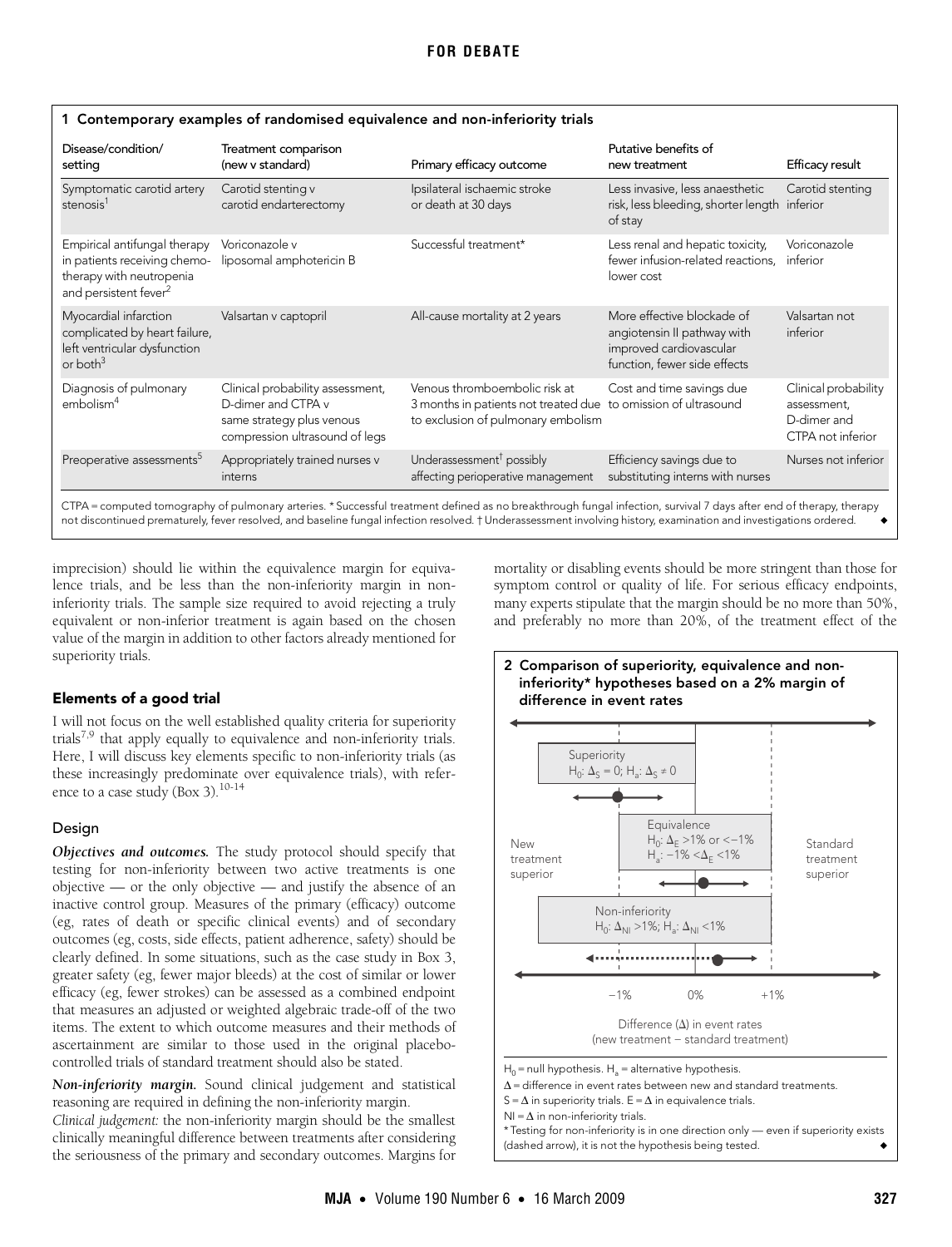standard treatment, as established in placebo-controlled superiority trials.[15](#page-4-9) However, no validated rule for calculating the margin currently exists, and many trials use margins that statisticians regard as too liberal.[16](#page-4-10) Wherever possible, the margin should be validated by published expert consensus,<sup>17</sup> and not left to the sole discretion of the investigators and sponsors.

*Statistical reasoning:* as the magnitude of the standard treatment effect directly influences calculation of the non-inferiority margin, it should be calculated as precisely as possible. Reference should be made to a meta-analysis of all placebo-controlled trials of the standard treatment, in which a summary estimate of effect and its 95% CI are calculated using a random-effects model that demarcates the widest boundaries of uncertainty around the point estimate of effect (Box 4)[.18](#page-4-12) When

#### 3 Case study of two non-inferiority trials

In the treatment of patients with non-valvular atrial fibrillation, the oral direct thrombin inhibitor ximelagatran offers several advantages over warfarin: no need for anticoagulant monitoring, fixed dosing, and less variation in effect with potentially less bleeding risk. Two large clinical trials, one open-label (SPORTIF III)<sup>10</sup> and one double-blind (SPORTIF  $V<sup>11</sup>$  compared the two agents using a non-inferiority design and reported results for the primary efficacy outcome of stroke or systemic thromboembolism (Table). In both studies, the investigators concluded that ximelagatran was as effective as warfarin, but closer inspection of their study design reveals serious deficiencies.

Non-inferiority margin: The margin chosen for both trials was an absolute increase in thromboembolic events of 2% per year. The SPORTIF steering group of 11 members, five of whom were employees of the pharmaceutical sponsor, chose this margin despite citing the results of a meta-analysis of placebo-controlled trials of warfarin in atrial fibrillation that showed, using a fixed-effects model, an absolute reduction in the annual rate of stroke of 3.1%.12 A subsequent random-effects meta-analysis of the same trials<sup>13</sup> showed a 2.8% decrease in the annual event rate, with a 95% CI of 1.4%–4.2%. Using the liberal 50% rule, the margin should have been no more than half the lower confidence limit:  $1.4\% \div 2 = 0.7\%$ . This is well below the selected margin of 2%. If a more stringent 1% margin had been chosen, the test for non-inferiority would have failed.

Sample size: For SPORTIF V to show non-inferiority at a margin of 1% with 90% power, it would have required a sample size of more than 7000 participants,<sup>14</sup> whereas 3156 were recruited. This low sample size was based on an expected annual event rate for the warfarin group of 3.1%, whereas the observed annual event rate was 1.2%, much closer to the pooled historical annual event rate of 1.9%.

Blinding: SPORTIF III was an open-label trial in which primary endpoints were defined by clinical criteria alone, with no mandatory requirement for confirmatory imaging except angiographic assessment of acute arterial occlusion in patients with pre-existing peripheral vascular disease. In contrast with SPORTIF V, in which patients and clinicians were blind to treatment allocation, PP analysis in SPORTIF III actually showed that ximelagatran had superior efficacy compared with warfarin. However, event rates in the warfarin group in SPORTIF III were more than twice those seen in SPORTIF V (2.9% v 1.2% for ITT analysis; 2.2% v 1.0% for PP analysis), whereas the corresponding rates for ximelagatran were more closely aligned (2.1% v 1.6% and 1.3% v 1.6%). This raises concern about

individual trials have heterogeneous results, the summary estimate should be expressed in both absolute and relative terms. The noninferiority margin should preferably be no greater than half of the lower limit of the 95% CI of the standard treatment effect.<sup>15</sup> Extrapolating this treatment effect from historical superiority trials to a noninferiority trial involves two assumptions. First, the characteristics of the historical trials closely resemble those of the non-inferiority trial this is termed "constancy". Second, both trials are capable of distinguishing between effective and ineffective treatments — "assay sensitivity". As previously discussed, these assumptions cannot be verified in the absence of a placebo control group.

Sample size. The method for calculating sample size needs to be clearly articulated in the study protocol. Non-inferiority trials usually

biased analyses in the warfarin group in the unblinded SPORTIF III trial.

Study conduct: Both trials allowed concomitant aspirin therapy of up to 100 mg/day (18% of participants in SPORTIF III; proportion of participants not reported in SPORTIF V), which was not a feature of the historical trials. In SPORTIF III, bleeding risk was increased, more so in the warfarin group, among those receiving aspirin (36% ximelagatran v 52% warfarin) compared with those who did not receive aspirin (24% ximelagatran v 26% warfarin).

Analysis and reporting of results: Although both trials reported ITT and PP analyses in the text, the ITT results were reported as the primary analysis in the abstracts. Also, the study protocols of both trials stipulated that a one-sided 97.5% CI was to be applied (and was indeed used to calculate sample size), but both trials reported only a two-sided 95% CI for the primary outcome. The open-label SPORTIF III trial reported a post-hoc analysis of net clinical benefit that favoured ximelagatran (combined rates of death, primary events and major bleeding per year: 4.6% ximelagatran v 6.1% warfarin; P= 0.02), which featured prominently in the abstract. Premature treatment discontinuation was relatively high and unbalanced in both trials (SPORTIF III, 18% ximelagatran v 14% warfarin; SPORTIF V, 33% ximelagatran v 37% warfarin), with no comment on how this may have confounded ITT and PP analyses of low event rates. Neither study repeated analyses using more stringent non-inferiority margins although, in discussion, the SPORTIF V authors mentioned a nonsignificant non-inferiority result ( $P = 0.06$ ) if a 1% margin was applied. The abstracts of both articles concluded that both drugs were equally efficacious with no reference to non-inferiority being the hypothesis tested.

## Results from non-inferiority trials comparing ximelagatran with warfarin in patients with non-valvular atrial fibrillation

|                           | Primary efficacy outcome event rate* |          |                                            | P for | P for non- |  |  |  |
|---------------------------|--------------------------------------|----------|--------------------------------------------|-------|------------|--|--|--|
| Analysis                  | Ximelagatran                         | Warfarin | Difference (95% CI) difference inferiority |       |            |  |  |  |
| SPORTIF III <sup>10</sup> |                                      |          |                                            |       |            |  |  |  |
| IП                        | 2.1%                                 | 2.9%     | $0.8\%$ (- 0.2% to 1.7%)                   | 0.11  | < 0.001    |  |  |  |
| PP                        | 1.3%                                 | 2.2%     | 0.9% (0.2% to 1.7%)                        | 0.02  | < 0.001    |  |  |  |
| SPORTIF V <sup>11</sup>   |                                      |          |                                            |       |            |  |  |  |
| ITT                       | 1.6%                                 | 1.2%     | $0.4\%$ (- 0.1% to 1.0%)                   | 0.13  | < 0.001    |  |  |  |
| PP                        | 1.6%                                 | 1.0%     | $0.6\%$ (- 0.1% to 1.2%)                   | 0.09  | < 0.001    |  |  |  |
|                           |                                      |          |                                            |       |            |  |  |  |

SPORTIF = Stroke Prophylaxis Using an Oral Thrombin Inhibitor in Atrial Fibrillation. ITT = intention-to-treat. PP = per-protocol. \* Stroke or systemic thromboembolism. ◆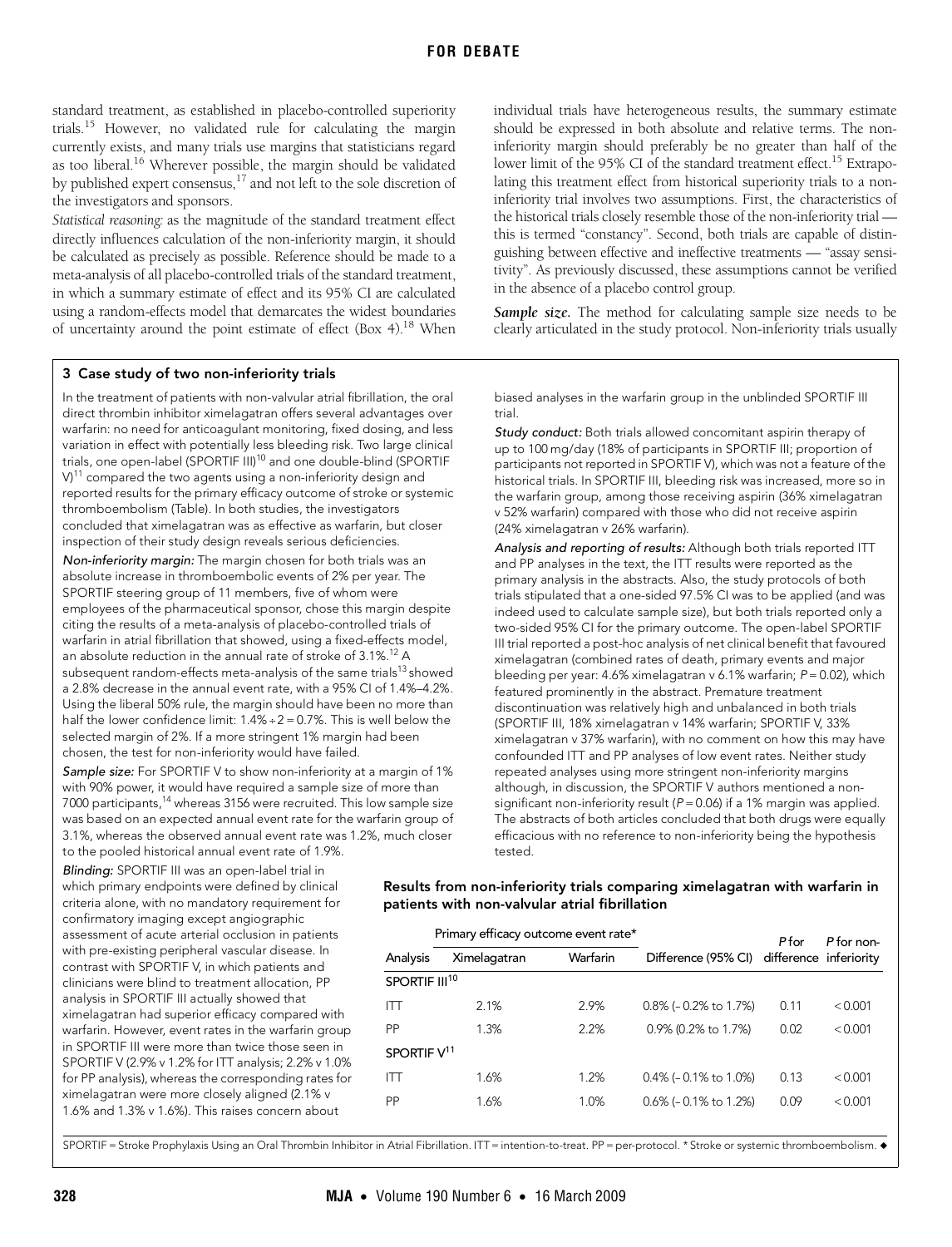

Standard treatment effects (expressed as absolute risk difference between standard treatment and placebo) obtained from five historical, placebo-controlled trials are pooled, and a summary effect with 95% CI is estimated using random-effects meta-analysis. In this case, the summary effect is 2.7%, with a 95% CI of 1.9%–3.3%.

#### B. Non-inferiority test of new versus standard treatment



The absolute risk difference between the new treatment and the standard treatment and its two-sided 95% CI is compared with the chosen noninferiority margin (Δ). In this case, a liberal non-inferiority margin of 2% results in satisfaction of the test for non-inferiority (with highly significant P value), but a more stringent margin of 1% results in failure to show noninferiority. The 1% margin is preferable as it equals 50% of the lower confidence limit of the standard treatment effect (1.9%).

Adapted with permission from: Kaul S, Diamond GA. Good enough: a primer on the analysis and interpretation of noninferiority trials. Ann Intern Med 2006; 145: 62-69.<sup>18</sup> The American College of Physicians is not responsible for the accuracy of this adaptation.

require larger sample sizes than superiority trials because the noninferiority margin is smaller than the treatment effects assessed by superiority trials and study power needs to be higher (usually 90%) for a non-inferiority trial, to minimise the risk that a non-inferior treatment is missed due to chance.

*Blinding.* In contrast to unequivocal endpoints such as death, endpoints requiring subjective interpretation are more vulnerable to bias. In a superiority trial, this bias can be minimised by randomising and concealing allocation and blinding outcome assessors, which makes it impossible to know which participants will be, or were, allocated to a particular treatment. However, no such protection exists in a non-inferiority trial. Even with blinding, investigators could potentially randomly discount a significant proportion of endpoints as not meeting pre-specified event definitions, knowing that this will bias the results towards showing non-inferiority. Unblinded trials with highly subjective endpoints are especially

susceptible.<sup>19</sup> Consequently, quality-control procedures and endpoint assessment must be rigorous and at "arms length" from investigators and sponsors.

# Study conduct

*Fidelity with historical placebo-controlled trials of standard treatment.* To ensure no unfair advantage is accorded to the new treatment over the standard, study conduct must closely resemble that of historical trials that compared standard treatment with placebo. Similarities should include patient characteristics, use of the standard treatment (dose, frequency, duration and method of administration), co-interventions, and outcome measures.

*Enhancing assay sensitivity.* To better distinguish between inferior and non-inferior treatments, investigators should make deliberate efforts to maximise recruitment of patients who are likely to respond to both new and standard treatments in terms of the primary efficacy endpoint and likely to comply with the study protocol. Efforts should also be made to minimise use of non-protocol co-interventions, patient "drop out", and misclassification of outcomes. Some reassurance about assay sensitivity is provided by seeing standard treatment effects of similar magnitude to those in historical trials. Nevertheless, a well executed non-inferiority trial that correctly demonstrates noninferiority cannot be distinguished, on the basis of outcome data alone, from a poorly executed trial that does not find a true difference.

## Analysis and reporting of results

*Intention-to-treat versus per-protocol analysis.* In superiority trials, intention-to-treat (ITT) analysis of outcomes at study end (ie, according to the treatment group to which participants were originally assigned and irrespective of adherence to study protocol) is preferred to per-protocol (PP) analysis (ie, using outcomes from only those participants who fully complied with the study protocol). This is because ITT analyses yield the most conservative estimate of treatment effect that can be expected in real-world settings, given the inevitability of some patients withdrawing from one or other treatment group because of side effects, crossover to alternative treatment, or refusal to continue. In a non-inferiority trial, ITT analysis is thus more likely to narrow the difference between treatments and yield a non-inferior result. Consequently, a PP analysis is needed to crossvalidate the ITT analysis, while bearing in mind substantial variation between treatment groups in rates and reasons for drop-out may also invalidate PP analyses.

*Statistical analysis.* A non-inferiority trial should specify whether a one- or two-sided CI is placed around the estimate of difference between treatments. If a two-sided test is used, the 95% CI applies; if a one-sided test is used, the 97.5% CI applies. Use of more liberal 90% CIs should be viewed with caution. Ideally, a figure that depicts the CI and non-inferiority margin (or equivalence limits) should be included.

*Sensitivity analyses.* To assess the robustness of a non-inferiority trial result, data should, where appropriate, be analysed according to absolute versus relative risks, ITT versus PP analyses, and one-sided versus two-sided CIs.

Post-hoc analyses. Both non-inferiority and superiority can be assessed in the same trial without statistical penalty provided the testing of both hypotheses has been pre-specified and the sample size calculated on the basis of the chosen non-inferiority margin, which should be smaller than the superiority margin. Trials that are designed to test a superiority hypothesis but generate non-significant results cannot be re-analysed post-hoc to test for equivalence or non-inferiority.